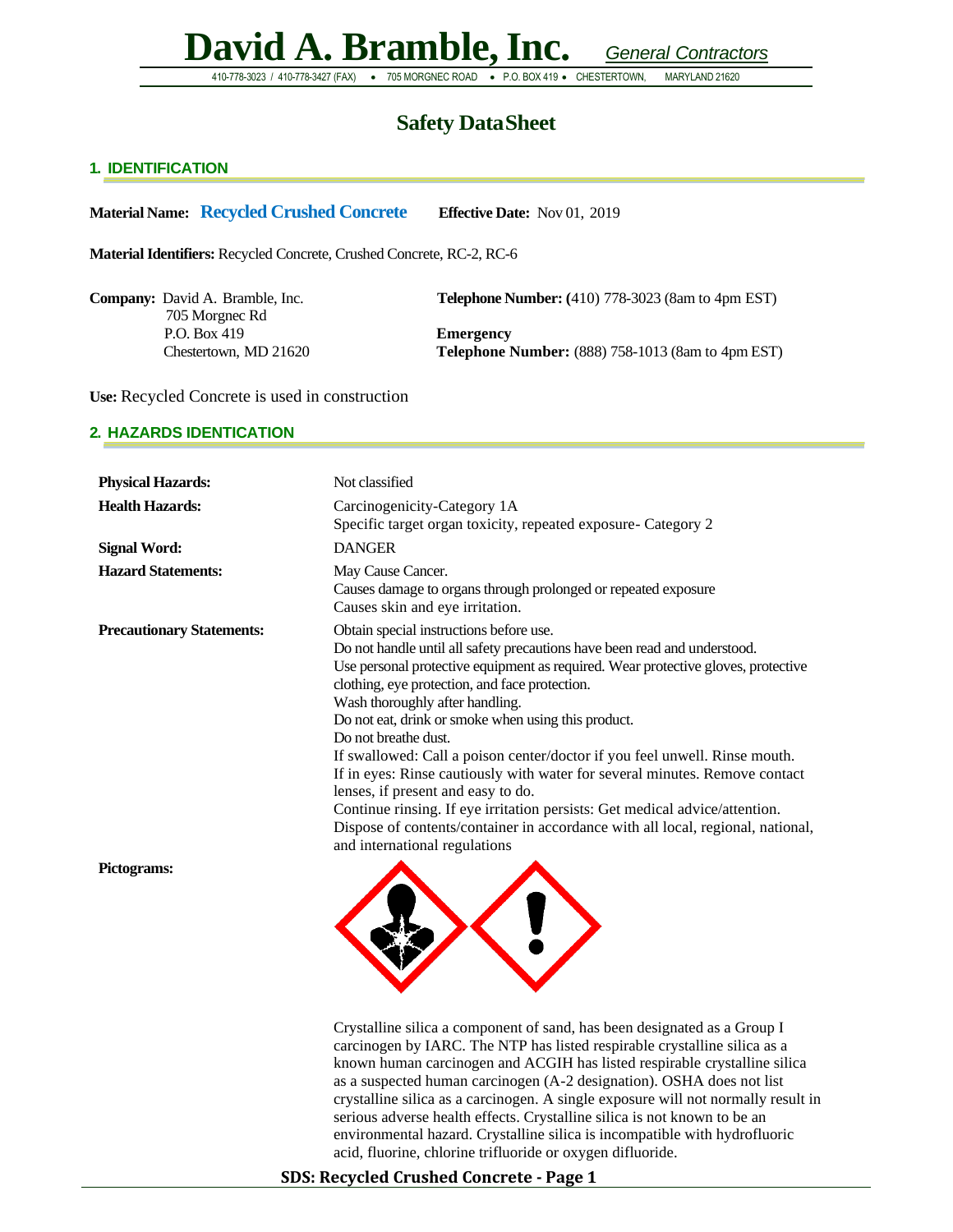410-778-3023 / 410-778-3427 (FAX) • 705 MORGNEC ROAD • P.O. BOX 419 • CHESTERTOWN, MARYLAND 21620

#### **3. COMPOSITION / INFORMATION ON INGREDIENTS**

| <b>COMPONENT(S) CHEMICAL NAME</b>                                                                                                  | <b>CAS REGISTRY NO</b> | % by weight (approx) |
|------------------------------------------------------------------------------------------------------------------------------------|------------------------|----------------------|
| Aggregate (crushed stone, sand, gravel, slag)                                                                                      | Mixture                | 60-90                |
| Crystalline Silica (Quartz)                                                                                                        | 14808-60-7             |                      |
| Portland Cement (reclaimed product may contain<br>contaminants such as heavy metals, hydrocarbons and<br>various asphalt additives | 65997-15-1             | $10-40$              |

#### **4. FIRST-AIDMEASURES**

| <b>Eye Contact:</b>  | Check for and remove any contact lenses. Immediately flush eye(s), including under lids, with plenty of water<br>for at least 15 minutes to remove all particles. Do not attempt to remove particles from the eye(s) by any means<br>other than flushing with water. Seek medical attention if irritation persists or develops. |
|----------------------|---------------------------------------------------------------------------------------------------------------------------------------------------------------------------------------------------------------------------------------------------------------------------------------------------------------------------------|
| <b>Skin Contact:</b> | Wash with cool water and a pH neutral soap or a mild skin detergent. Seek medical attention for rash or irritation.                                                                                                                                                                                                             |
| <b>Ingestion:</b>    | If swallowed, do not induce vomiting. Drink a large volume of water and get immediate medical attention.<br>Never give anything by mouth to an unconscious person.                                                                                                                                                              |
| <b>Inhalation:</b>   | If there is a gross inhalation, move the person to fresh air. If breathing is difficult, give oxygen. If not<br>breathing, give artificial respiration. Seek medical attention for discomfort or if coughing or other symptoms do<br>not subside.                                                                               |

#### **5. FIRE FIGHTINGMEASURES**

| Suitable extinguishing media:                                     | Crushed concrete is not flammable. Use fire extinguishing media appropriate for<br>surrounding materials |  |  |
|-------------------------------------------------------------------|----------------------------------------------------------------------------------------------------------|--|--|
| Unsuitable extinguishing media:                                   | None known                                                                                               |  |  |
| <b>Specific Hazards arising from the</b><br>chemical:             | No unusual fire or explosion hazards noted. Not a combustible dust.                                      |  |  |
| Special protective equipment and<br>precautions for firefighters: | Use protective equipment appropriate for surrounding materials.                                          |  |  |
| <b>Firefighting equipment/instructions:</b>                       | No specific precautions.                                                                                 |  |  |
| <b>Specific methods</b>                                           | Contact with powerful oxidizing agents may cause fire and/or explosions (see<br>section 10 of SDS).      |  |  |

#### **6. ACCIDENTAL RELEASE MEASURES**

**General:** Wear appropriate protective equipment and clothing during clean-up of materials that contain or may liberate crushed concrete dust.

**Disposal:** Dispose of waste materials according to Federal, State, Provincial and Local regulations. Avoid discharge of fine particulate matter into drains or water courses.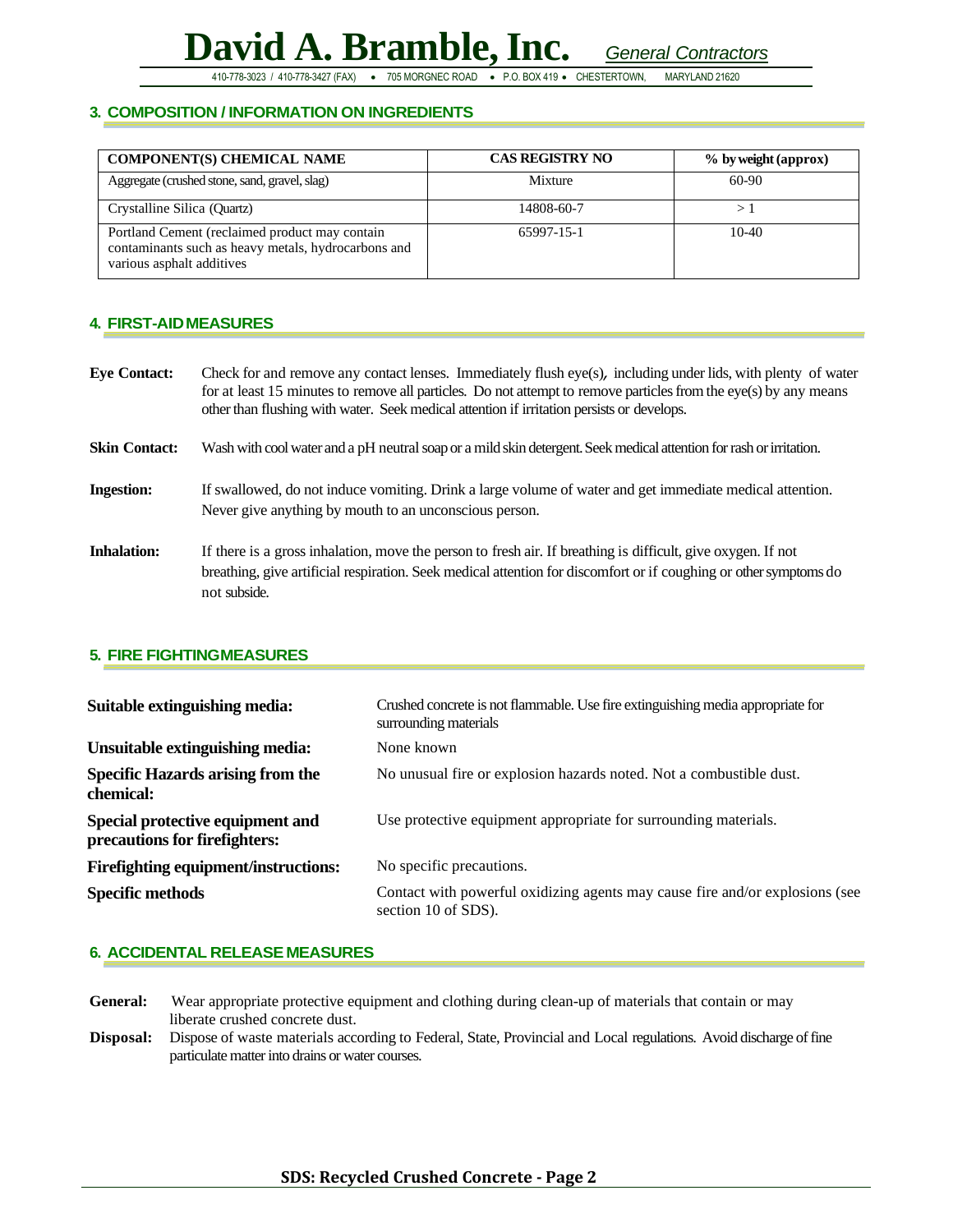410-778-3023 / 410-778-3427 (FAX) • 705 MORGNEC ROAD • P.O. BOX 419 • CHESTERTOWN, MARYLAND 21620

#### **7. HANDLING AND STORAGE**

| General:                   | Wash hands and other exposed areas with mild soap and water before eating, drinking or<br>smoking and when leaving work. Avoid contact with eyes, skin and clothing. Obtain special<br>instructions before use. Do not handle until all safety precautions have been read and<br>understood. Do not breathe dust. Handle in accordance with good industrial hygiene and |
|----------------------------|-------------------------------------------------------------------------------------------------------------------------------------------------------------------------------------------------------------------------------------------------------------------------------------------------------------------------------------------------------------------------|
| <b>Storage Conditions:</b> | safety procedures.<br>Avoid dust formation or accumulation.                                                                                                                                                                                                                                                                                                             |
|                            |                                                                                                                                                                                                                                                                                                                                                                         |

#### **8. EXPOSURE CONTROLS AND PERSONALPROTECTION**

**Engineering Controls:** Use local exhaust, general dilution ventilation or other suppression methods including (but not limited to) dust suppression (wetting), ventilation, process enclosure, and enclosed employee work stations to maintain dust levels below exposure limits.

#### **Personal Protective Equipment (PPE):**

- 1. Respiratory Protection: Under ordinary, well ventilated conditions no respiratory protection is required. For respirable quartz levels that exceed or are likely to exceed appropriate exposure limits, a NIOSH-approved 100 series particulate filter respirator must be worn. If respirable quartz levels exceed or are likely to exceed an 8 hour-TWA of 0.5 mg/m3, a NIOSHapproved air purifying, full-face respirator with a 100 series particulate filter must be worn. Respirator use must comply with applicable MSHA or OSHA standards, which include provisions for a user training program, respirator maintenance and cleaning, respirator fit testing, and other requirements. For additional information contact NIOSH at 1-800-356- 4674.
- 2. Eye Protection: Wear ANSI approved glasses or safety goggles when working in a dusty environment to prevent contact with eyes. Wearing contact lenses when handling under dry or dusty conditions, is not recommended.
- 3. Skin Protection: Avoid skin contact with material by wearing impervious gloves and protective clothing.
- **General Hygiene:** There are no known hazards associated with this material when used as recommended. Following the guidelines in this SDS are recognized as good industrial hygiene practices. Avoid breathing dust. Avoid skin and eye contact. Wash dust-exposed skin with soap and water before eating, drinking, smoking, and using toilet facilities. Wash work clothes after each use.

| <b>Physical State:</b>   | Solid     | <b>Evaporation Rate:</b>    | NA        |
|--------------------------|-----------|-----------------------------|-----------|
| Appearance:              | Varies    | $pH$ (in water): $\vert$ NA |           |
| Odor:                    | NA        | <b>Melting Point:</b>       | NA        |
| <b>Vapor Pressure:</b>   | <b>NA</b> | <b>Boiling Point:</b>       | NA        |
| <b>Vapor Density:</b>    | NA        | <b>Freezing Point:</b>      | NA        |
| <b>Specific Gravity:</b> | NA        | <b>Viscosity:</b>           | <b>NA</b> |
| <b>Volatility:</b>       | <b>NA</b> | Solubility (in water):      | Insoluble |

#### **9. PHYSICAL ANDCHEMICAL PROPERTIES**

#### **SDS: Recycled Crushed Concrete - Page 3**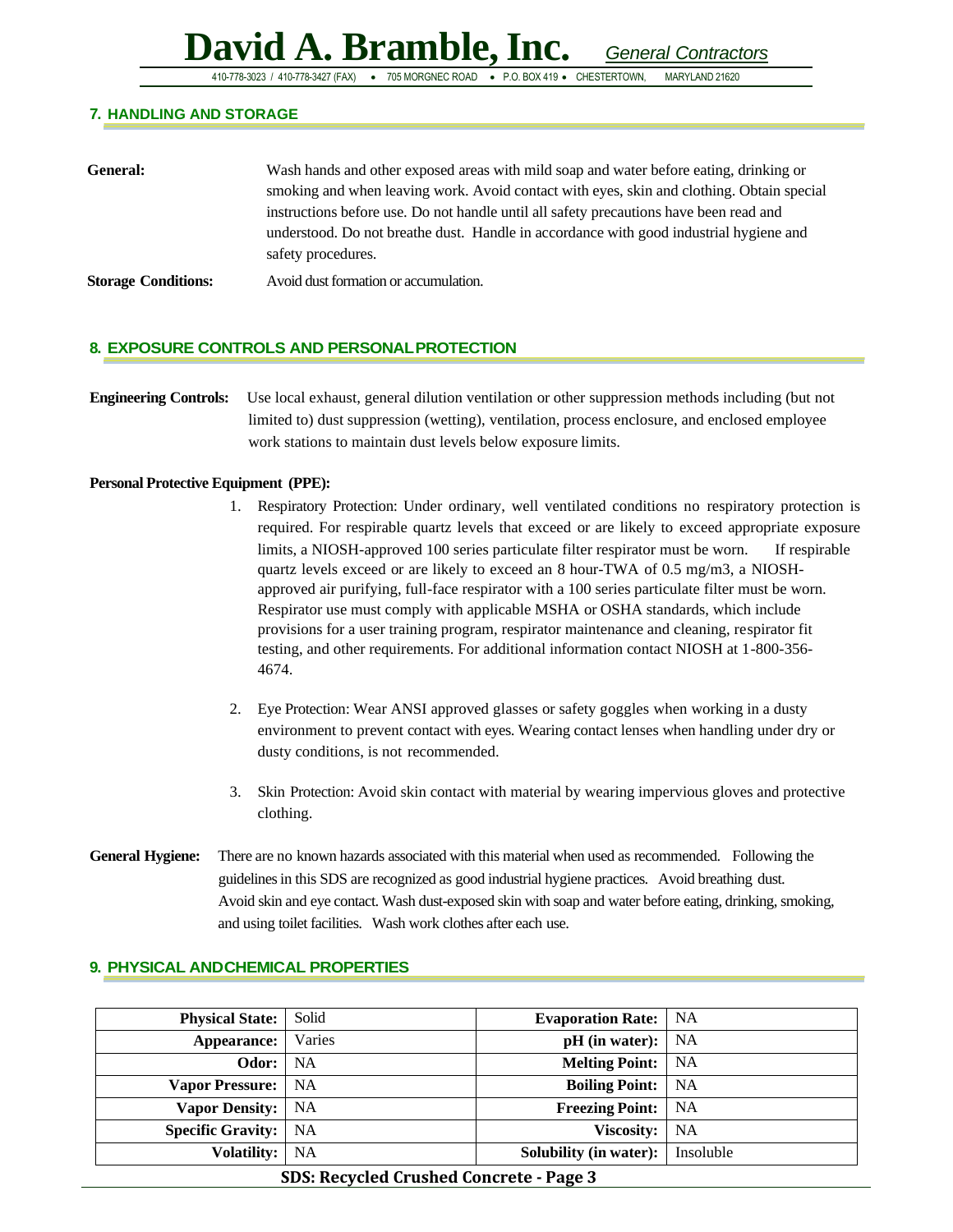410-778-3023 / 410-778-3427 (FAX) • 705 MORGNEC ROAD • P.O. BOX 419 • CHESTERTOWN,

#### **10. STABILITY ANDREACTIVITY**

| <b>Stability:</b>                        | Stable under recommended handling and storage conditions (see section 7). |  |
|------------------------------------------|---------------------------------------------------------------------------|--|
| <b>Special Remarks on Reactivity:</b>    | Hazardous reactions will not occur under normal conditions.               |  |
| <b>Hazardous Polymerization:</b>         | Hazardous polymerization will not occur.                                  |  |
| <b>Hazardous Decomposition Products:</b> | None known.                                                               |  |

#### **11. TOXICOLOGICAL INFORMATION**

| <b>Skin Corrosion/Irritation:</b>                             | Not classified                                                                                                                                                                                                                                                                                                                                                                                                                                                                                                                                                                     |  |  |
|---------------------------------------------------------------|------------------------------------------------------------------------------------------------------------------------------------------------------------------------------------------------------------------------------------------------------------------------------------------------------------------------------------------------------------------------------------------------------------------------------------------------------------------------------------------------------------------------------------------------------------------------------------|--|--|
| <b>Serious Eye Damage/Irritation:</b>                         | Not classified                                                                                                                                                                                                                                                                                                                                                                                                                                                                                                                                                                     |  |  |
| <b>Respiratory or Skin Sensitization:</b>                     | Not classified                                                                                                                                                                                                                                                                                                                                                                                                                                                                                                                                                                     |  |  |
| <b>Germ Cell Mutagenicity:</b>                                | Not classified                                                                                                                                                                                                                                                                                                                                                                                                                                                                                                                                                                     |  |  |
| <b>Carcinogenicity:</b>                                       | May cause cancer.                                                                                                                                                                                                                                                                                                                                                                                                                                                                                                                                                                  |  |  |
| <b>Reproductive Toxicity:</b>                                 | Not classified                                                                                                                                                                                                                                                                                                                                                                                                                                                                                                                                                                     |  |  |
| <b>Specific Target Organ Toxicity (Single</b><br>Exposure):   | May cause respiratory irritation.                                                                                                                                                                                                                                                                                                                                                                                                                                                                                                                                                  |  |  |
| <b>Specific Target Organ Toxicity (Repeated</b><br>Exposure): | Causes damage to organs through prolonged or repeated exposure.                                                                                                                                                                                                                                                                                                                                                                                                                                                                                                                    |  |  |
| <b>Aspiration Hazard:</b>                                     | Not classified                                                                                                                                                                                                                                                                                                                                                                                                                                                                                                                                                                     |  |  |
| <b>Symptoms/Injuries After Inhalation:</b>                    | Irritation of the respiratory tract and the other mucous membranes.<br>WARNING: irritating and toxic hydrogen sulfide gas may be<br>present. Greater than 15-20 ppm continuous exposure can cause<br>mucous membrane and respiratory tract irritation. 50-500 ppm can<br>cause headache, nausea, and dizziness. Continued exposure at these<br>levels can lead to loss of reasoning and balance, difficulty in<br>breathing, fluid in the lungs, and possible loss of consciousness.<br>Greater than 500 ppm can cause rapid unconsciousness and death if<br>not promptly revived. |  |  |
| <b>Symptoms/Injuries After Skin Contact:</b>                  | Prolonged exposure may cause skin irritation.                                                                                                                                                                                                                                                                                                                                                                                                                                                                                                                                      |  |  |
| <b>Symptoms/Injuries After Eye Contact:</b>                   | May cause slight irritation to eyes.                                                                                                                                                                                                                                                                                                                                                                                                                                                                                                                                               |  |  |
| <b>Symptoms/Injuries After Ingestion:</b>                     | Ingestion may cause adverse effects.                                                                                                                                                                                                                                                                                                                                                                                                                                                                                                                                               |  |  |
| <b>Chronic Symptoms:</b>                                      | May cause cancer. Causes damage to organs through prolonged or<br>repeated exposure. Emissions from asphalt are suspected of causing<br>cancer. If dust is generated, repeated exposure through inhalation<br>may cause cancer or lung disease. Symptoms will include<br>progressively more difficult breathing, cough, fever, and weight<br>loss.                                                                                                                                                                                                                                 |  |  |

#### **12. ECOLOGICAL INFORMATION**

| <b>Ecotoxicity:</b>               | Not classified.                     |
|-----------------------------------|-------------------------------------|
| Persistence and<br>Degradability: | Not established.                    |
| <b>Bioaccumulative Potential:</b> | Not established.                    |
| <b>Mobility in Soil:</b>          | No additional information available |
| <b>Other Adverse Effects:</b>     | Avoid release to the environment.   |

#### **SDS: Recycled Crushed Concrete - Page 4**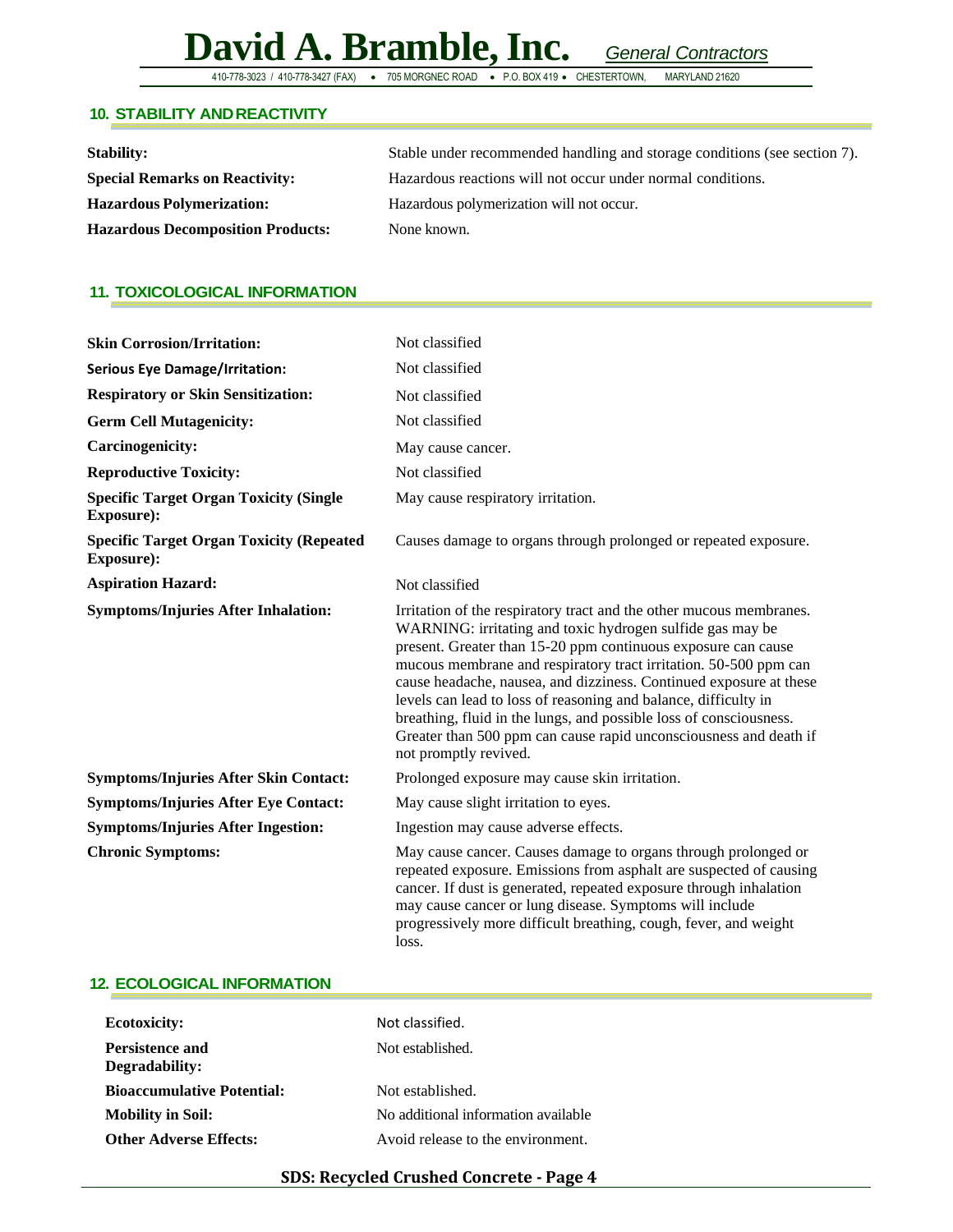410-778-3023 / 410-778-3427 (FAX) • 705 MORGNEC ROAD • P.O. BOX 419 • CHESTERTOWN, MARYLAND 21620

#### **13. DISPOSAL CONSIDERATIONS**

**Waste Disposal Method:** This product is not classified as hazardous waste under the authority of the RCRA(40CFR 261) or CERCLA (40CFR 117&302). Waste must be disposed of in accordance with federal, state and local environmental control regulations.

#### **14. TRANSPORT INFORMATION**

- **DOT Classification:** Non-Hazardous under U.S. DOT and TDG Regulations
- **Placard Required:** Not applicable.

**Special Provisions for Transport:** Not applicable.

**Label Required:** Label as required by the OSHA Hazard Communication standard {29 CFR 1910.1200(f)}, and applicable state and localregulations.

#### **15. REGULATORY INFORMATION**

| <b>OSHA/MSHA Hazard Communication:</b>                                                                                                                               |                                                        | This product is considered by OSHA/MSHA to be a hazardous chemical and<br>should be included in the employer's hazard communication program.                                                                                                                                                                                                        |  |
|----------------------------------------------------------------------------------------------------------------------------------------------------------------------|--------------------------------------------------------|-----------------------------------------------------------------------------------------------------------------------------------------------------------------------------------------------------------------------------------------------------------------------------------------------------------------------------------------------------|--|
|                                                                                                                                                                      | <b>CERCLA/SUPERFUND:</b>                               | This product is not listed as a CERCLA hazardous substance.                                                                                                                                                                                                                                                                                         |  |
|                                                                                                                                                                      | <b>EPCRA SARA Section 313:</b><br>and 40 CFR Part 372. | This product contains none of the substances subject to the reporting requirements of<br>Section 313 of Title III of the Superfund Amendments and Reauthorization Act of 1986                                                                                                                                                                       |  |
| <b>RCRA:</b>                                                                                                                                                         |                                                        | If discarded in its purchased form, this product would not be a hazardous waste either by listing or characteristic.<br>However, under RCRA, it is the responsibility of the product user to determine at the time of disposal, whether<br>a material containing the product or derived from the product should be classified as a hazardous waste. |  |
| <b>TSCA:</b>                                                                                                                                                         | the EPA TSCA inventory under the CAS No. 14808-60-7.   | Crystalline silica is exempt from reporting under the inventory update rule. Crystalline silica (quartz) appears on                                                                                                                                                                                                                                 |  |
| <b>California Proposition 65:</b><br>Crystalline silica (airborne particulates of respirable size) is known by the State of California<br>to cause cancer.           |                                                        |                                                                                                                                                                                                                                                                                                                                                     |  |
| FDA:<br>Silica is included in the list of substances that may be included in coatings used in food contact surfaces, 21 CFR<br>\$175.300(b) (3) (xxvi).              |                                                        |                                                                                                                                                                                                                                                                                                                                                     |  |
| NTP:<br>Respirable crystalline silica, primarily quartz dusts occurring in industrial and occupational settings, is classified<br>as Known to be a Human Carcinogen. |                                                        |                                                                                                                                                                                                                                                                                                                                                     |  |
|                                                                                                                                                                      | Pennsylvania Worker and Community Right to Know Act:   | Quartz is a hazardous substance under the Act, but<br>it is not a special hazardous substance or an<br>environmental hazardous substance.                                                                                                                                                                                                           |  |
|                                                                                                                                                                      |                                                        | Conado WIII III Classification. Considered to be a becoming material under the Herminese Ducharte. A store                                                                                                                                                                                                                                          |  |

**SDS: Recycled Crushed Concrete - Page 5 Canada WHMIS Classification:** Considered to be a hazardous material under the Hazardous Products Act as defined by the Controlled Products Regulations and subject to the requirements of Health Canada's Workplace Hazardous Material Information (WHMIS). This product has been classified according to the hazard criteria of the Controlled Products